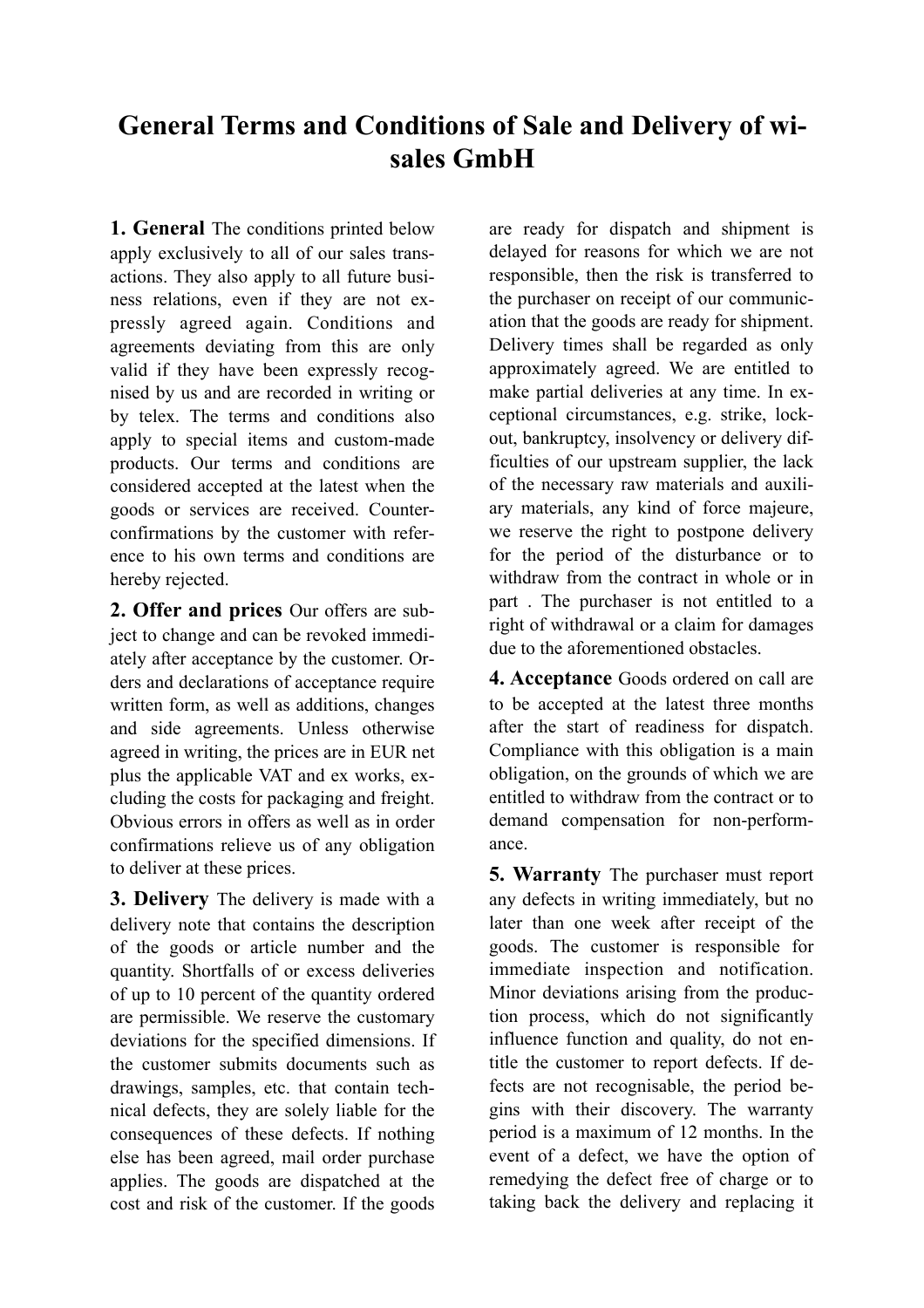free of charge. If neither rectification of the defect nor replacement are possible or if we do not carry it out, the purchaser has the right to demand a reduction in the fee paid or cancellation of the contract. In the case of custom-made products, they are only entitled to a reduction. If the defect is due to a performance by our supplier, the customer's claims shall not exist if we assign our claims against the supplier to the customer and these can be enforced against the supplier. We are not liable for consequential damage that can be attributed to the defectiveness of the delivered goods themselves. Claims arising from tortious acts are, as far as permissible, excluded.

**6. Retention of title / Extended retention of title** The goods remain our property until full payment of the purchase price and the settlement of all other claims from the business relationship, including old ancillary claims. The purchaser is entitled to process and sell the reserved goods in the ordinary course of business as long as they are not in default. In the case of resale of goods subject to retention of title on credit, he must secure our rights. Pledges or transfers are not permitted. In the event of third-party seizure of the reserved goods the customer shall draw the third party's attention to our ownership and notify us promptly. The processing can give rise to no obligations upon ourselves. If the goods subject to retention of title are processed, combined, mixed or blended with goods that do not belong to us, we shall be entitled to a co-ownership share in the new item based on the value of the invoice. If the purchaser acquires sole ownership of the new item through one of these processes, it is hereby agreed in advance that they will transfer co-ownership of the new item to us in the ratio of the invoice value of the reserved goods. The purchaser assigns to us the claims of the purchaser from the resale of the reserved goods. If the resale takes place after processing,

combining, mixing or blending, this advance assignment applies in the amount of the invoice value of the reserved goods. We authorise the customer to collect the claims assigned by us in their own name and for their account. This authority to collect can be revoked if the purchaser does not duly fulfil his payment obligations. If the customer breaches the contract, especially in the event of delayed payment, we are entitled to reclaim the goods subject to retention of title or, if necessary, to demand that the customer's surrender claim be assigned to third parties. Our taking back and pledging the reserved goods does not constitute a withdrawal from the contract. We have a right of withdrawal if the financial situation of the customer deteriorates so that their solvency appears to be at risk. This also applies to any deterioration that occurred before the contract was concluded, provided that we only become aware of it after the contract was concluded. If the customer has given incorrect information about their financial situation or company relationships, we can demand compensation for the costs and defaults incurred or still arising despite the withdrawal.

**7. Terms of payment** Our claim is due for payment upon transfer of risk. During dispatch, this is the time of delivery to the forwarding agent or post office or to the person or institution responsible for delivery. The invoice issued is deemed to be accepted in full eight days after receipt. Our invoices are payable within 14 days after invoicing with a 2% discount or at the latest 30 days after invoicing without deduction. After 30 days or after the express value date, the customer is in default, even without a special reminder, and from then on has to pay the usual bank interest. We are entitled to credit payments against the customer's older debts, despite contrary provisions. A payment is deemed to have been made when we can dispose of the